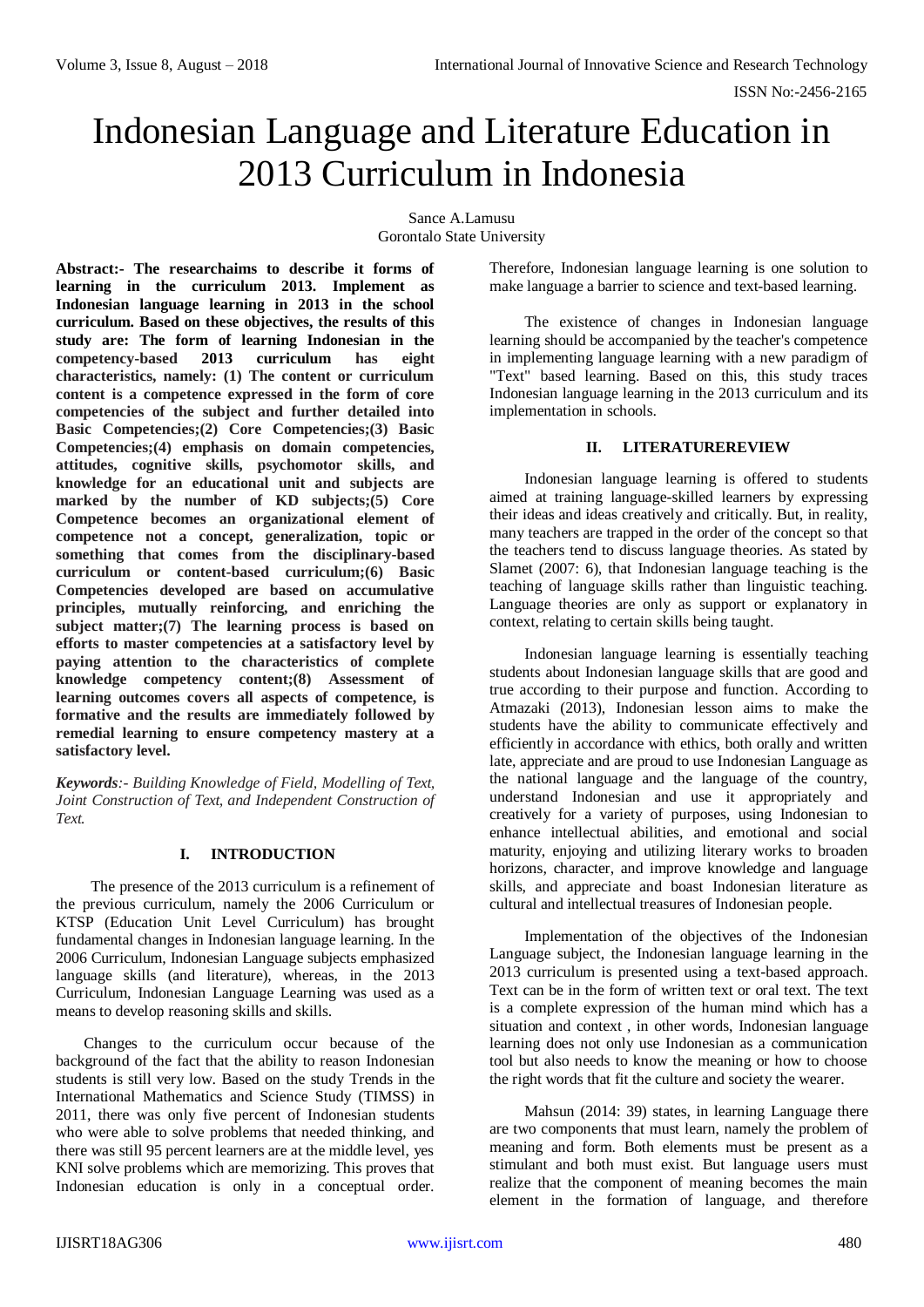language becomes a means of forming the human mind. Therefore the teacher needs to realize that the ability to think which should be formed in language is the ability to think systematically, controlled, empirically and critically. In stipulative terms, the thinking ability in question is the ability to think which is called methodological thinking which can only be achieved through text learning based on a scientific/scientific approach.

In addition, Mahsun (2013) stated, the presence of a cultural context, in addition to the context of the situation behind the birth of a text, shows the parallel between textbased learning (the concept of language) and the development philosophy of the 2013 curriculum. Specifically related to the formulation of students competency needs in form core competencies (KI) on domain in attitudes, knowledge, and skills *(as can be seen in the strengthening of Content Standards Candy Dikbud 2014).* Core competencies are related to attitudes, both spiritual attitudes (KI: 1) and social attitudes (KI: 2) related to linguistic concepts about values, cultural norms, and social contexts that form the basis of the formation of registers (language as text); Core competencies related to knowledge (KI: 3) and skills (KI: 4) are directly related to linguistic concepts related to social processes (genres) and registers (language as text). In addition, the basic competencies (KD) grouped according to the KI have an underlying relationship with each other. The achievement of KD in the KI group: 1 and 2 is determined by the achievement of KD in the KI group: 3 and 4. KD in the KI group: 1 and 2 are not to be taught but the implications of KD achievement in the KI: 3 and 4 groups.

Another thing that needs to be observed by the teacher is that the characteristics of learning are closely related to the Competency Standards of Graduates and Content Standards. Competency Standards Graduates provide a conceptual framework for learning goals that must be achieved, and the Content Standards provide a conceptual framework for learning and learning activities that are developed from the level of competence and scope of the material. In accordance with the Graduates Competency Standards, learning objectives include the development of domains of attitudes, knowledge, and skills that have different characteristics for each subject.

Domain Attitude is obtained through the activities of receiving, running, appreciating, living, and practicing. The knowledge domain is obtained through the activity of remembering, understanding, implementing, analyzing, evaluating, and creating. The skill domain is obtained through the activity of observing, asking, trying, reasoning, presenting, and creating. Achievement of these competencies is closely related to the learning process implemented. Teachers must plan to learn according to curriculum requirements by using scientific approaches and learning models that encourage students' ability to conduct disclosure/research and can produce contextual work, both individually and in groups.

Understanding of the relevance of each competency in learning, especially learning Indonesian with text-based learning will be able to develop students' thinking skills creatively and critically. In addition, Indonesian language learning can act as a deterrent and integrating other sciences.

In an implementation in learning, teachers can use learning models, including inquiry based learning models, discovery based learning, problem based learning, and project based learning. Each of these models has a systematic work step in its application. In applying the model there is no one superior model from another model, but the teacher needs to match the scope of the material and the learning strategies used.

# **III. RESEARCH METHODS**

Research sites are schools at the elementary/MI level, junior high school/MTS, and high school/MA level which are chosen randomly or randomly. When the research will be planned for six months. The instrument used in capturing data for research material is a tool in the form of observation and interviews.

The design of this study will use a descriptive approach which begins with the initial study of the phenomenon of Indonesian language learning in the 2013 curriculum and its implementation, literature study, proposal preparation, instrument preparation, data collection, and data analysis which ends with the preparation of research reports. The method that will be used in research is a qualitative method because of several considerations: 1) adjusting the qualitative method is easier when dealing with reality; 2) the qualitative method presents directly the nature of the relationship between researchers and informants or respondents; 3) this method is more sensitive and can adapt to a lot of sharpening of the shared influence on the value patterns faced (Moleong, 2000: 5 & 2009: 9-10). The variables to be examined in this study are (a) learning Indonesian in the 2013 curriculum, and (b) the implementation of Indonesian language learning in the 2013 curriculum.

The researchers amounted to three people consisting of chairmen and members. All three are active from the preparation of the research proposal to the preparation of the progress report or the final report of this research.

The form of data in this study is the form and implementation of Indonesian language learning in the 2013 curriculum and data sources derived from the procedures for implementing Indonesian language learning in the 2013 curriculum. Because the nature of this research is Descriptive Research, the procedure for collecting data is taken by the researcher in a way NOTICE men instrument in the form of observations and interviews to teachers who implement the Indonesian language learning in the curriculum, 2013.

Checking the validity or collected from the results of observations and interviews is through reflection, especially data from the results of learning and the observation of the actions of teachers to carry out learning. The results of the reflection can be used as a reference for planning the next steps.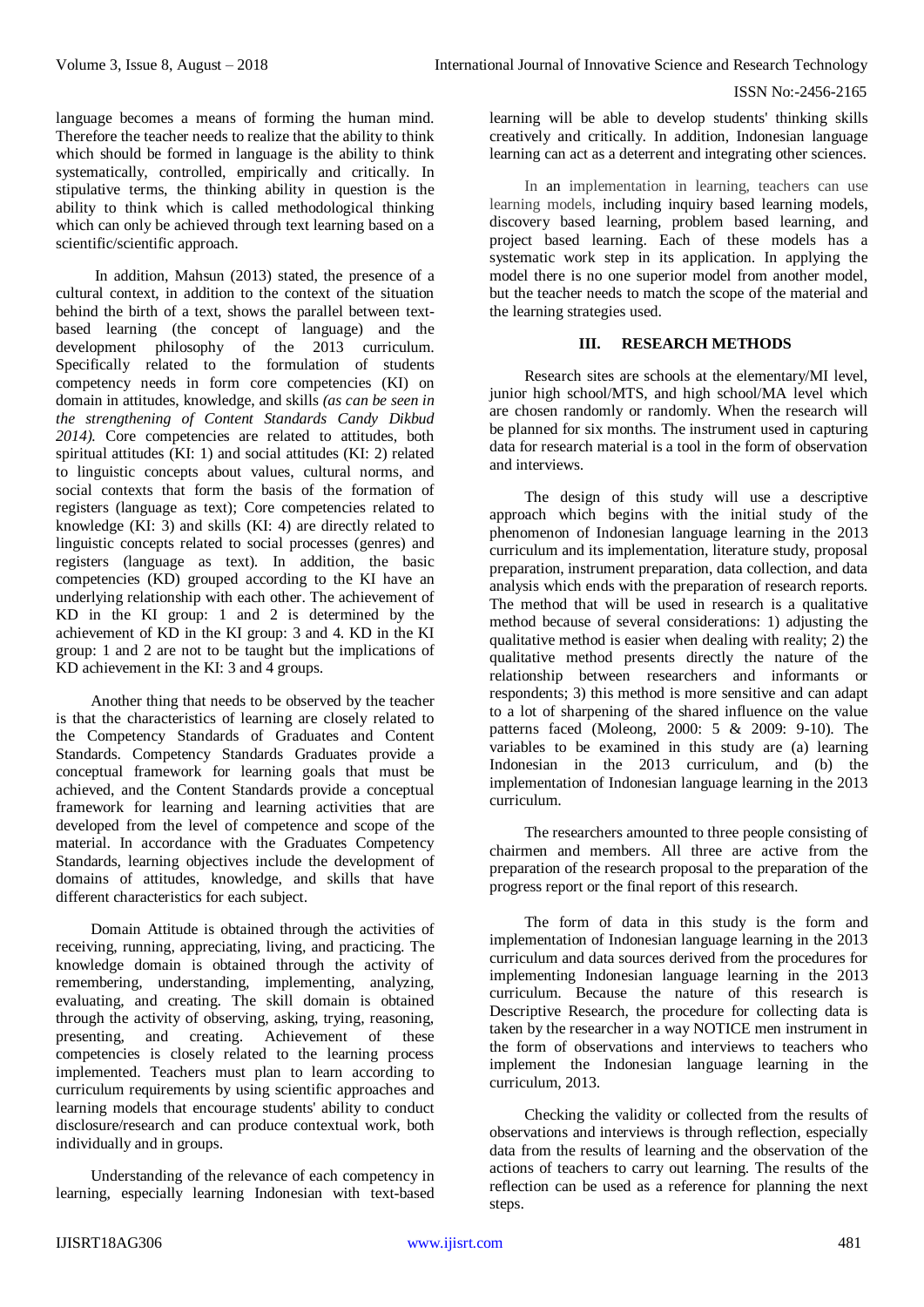The indicator of the success of this study describes the learning of Indonesian in the 2013 curriculum if the teacher's ability to carry out the learning in accordance with the recommended procedure.

Data analysis refers to a qualitative descriptive approach that describes the data qualitatively and as is.

## **IV. RESULTSAND DISCUSSION**

The form of Indonesian language learning in the 2013 curriculum is in SD/MI, SMP/MTs, and at the high school level. MA is in accordance with what is recommended in the 2013 curriculum, in other words leaving the tradition carried out in the Education Level Curriculum (KTSP). In the Education Unit Level Curriculum (KTSP) which is based on competence, there is a new space for strengthening the pattern of structuring the material and learning methods of the Indonesian language with the aim of mastering the language properly and correctly. However, unfortunately, the KTSP that was developed has not been able to cause the achievement of Indonesian students to learn happily. This can be proven by the low results of students' National Exams (UN) for Indonesian language subjects. In addition, it is sad that based on various studies conducted by international organizations, such as the TIMMS study, most (95%) of Indonesian students were only able to answer the problem to the middle level. That is, 5% of Indonesian students are only able to solve problems that require thinking. The problem is, why Indonesian language lessons have not been able to develop students' way of thinking, even though the main function of a language other than as a means of communication is also a means of forming the mind. What's with Indonesian language lessons in schools?

When viewed in terms of material content, units of language that contain meaning, thoughts, ideas that become Indonesian language learning material only up to paragraph units. That is why, it is not surprising that in the learning process students are asked to focus on understanding paragraphs such as developing paragraphs from the main sentence (idea), then being told to arrange explanatory sentences or be told to look for the main idea in a particular paragraph, and students can also be asked to make paragraphs with the main sentence already determined by the teacher. It is unclear what kind of paragraph you want to develop. In fact, when viewed from the completeness of meaning, thoughts, ideas contained, the language unit in the form of text should be the basis for learning. In this context, the 2013 curriculum, specifically for Indonesian language learning materials, is more emphasized on text-based learning.

Language units that contain complete meanings, thoughts, and ideas are texts. The text is not always in the form of written language, as is commonly understood, for example, the Pancasila text which is often read during ceremonies. Text can be in the form of written text or oral text. The text itself has two main elements that must be possessed. First, is the context of the language usage situation in which there are registers behind the birth of the

text, such as the existence of something (messages, thoughts, ideas, ideas) to be conveyed (field), goals or to whom the message, thoughts, ideas, or ideas are delivered (tenor), and in a language format that is how messages, thoughts, ideas, or ideas are packaged (mode). Regarding the language format, the text can include descriptions, procedural, narrative, adventure stories, and anecdotes. The second is the context of the situation, in which there are a social context and the cultural context of the language speech community that is the place where the text is produced.

There is a difference between one particular type of text and another type of text. Differences can occur, for example in the structure of the text itself. For example, descriptive text with explanatory text is different in structure even though both texts fall into the category of factual text types. If in the descriptive response text the structure consists of identification, classification/definition, and section description, while the explanatory text is a general statement, explanatory row, and interpretation. Similarly, the two types of text are different from short story texts (narrative). This text, in addition to its different types with the two types of text above, is included in the category of text type of literature, also the structure is different, which consists of orientation (when, who, and where), complications (what problems occur and why), as well as resolution.

The structure of the text forms a structure thinking that for each mastery of a particular type of text students will have the ability to think according to the structure of the text they control. If various kinds of texts have been mastered by students , it means that students will be able to have various structures of thinking, even one particular topic can be presented in a different type of text and of course with a different structure of thinking.

In addition, in general, the text can be divided into literary texts and non-literary texts. The literary text is grouped into the narrative and nonnarative texts. The nonliterary texts are grouped into factual types of text in which there are subgroups of the report and procedural texts and response texts grouped into transactional and expository text subgroups. If you pay attention to these types of texts and the main elements that must be owned by the text, one of them is the mode, which is the means of the language used to package messages, thoughts, ideas, ideas conveyed through text, then through text-based language learning literary and linguistic material can be presented.

Text d a pat broken down into various types, such as description, narration (recount), procedures, reports, explanations, expositions, discussions, letters, advertisements, diaries, negotiation, rhymes, fairy tales, anecdotes and historical fiction. All types of text can be grouped into story texts, factual texts, and response texts. The last two groups are non-literary texts, each of which can be further divided into report texts and procedural texts as well as transactional and expository texts. Meanwhile, story text is a type of literary text that can be broken down into narrative story texts and non narrative story texts. In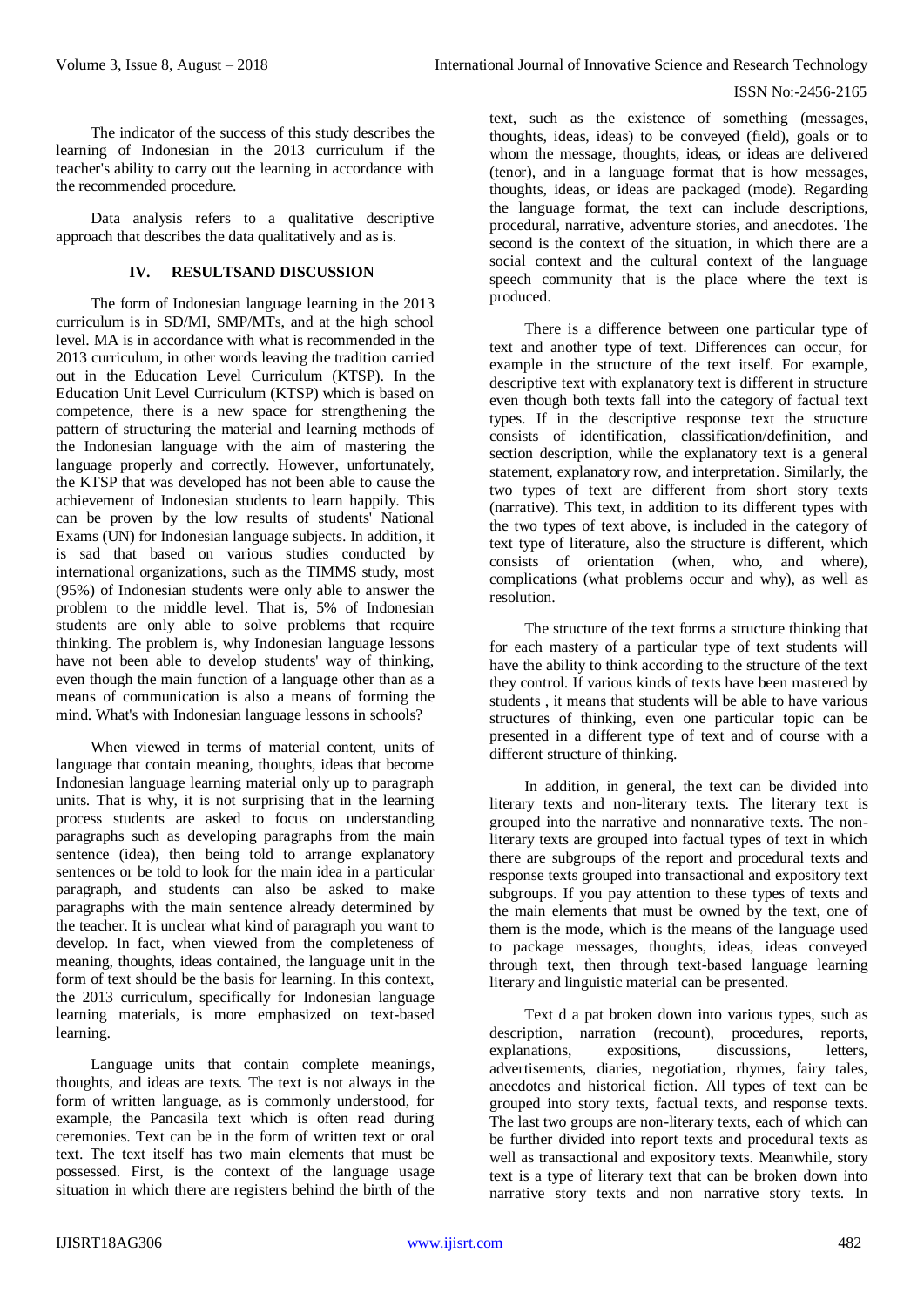accordance with the 2013 curriculum, this class X student book contains five lessons consisting of two types of factual texts, namely observation reports, and complex procedures; two types of response text, namely negotiating text and exposition text; and one type of story text, which is an anecdotal text. In addition, at the end of this book, a lesson is presented which contains a combination of the five types of texts.

The types of texts can be distinguished on the basis of purpose (which is nothing but the social function of the text), the structure of the text (organizational structure), and the linguistic characteristics of the texts. In accordance with these principles, different texts certainly have different functions, different text structures, and different linguistic characteristics. Thus, text-based language learning is learning that allows students to master and use these types of texts in the community.

In everyday life, humans cannot be separated from the use of oral, written, or multimodal texts such as pictures. For example, people apply the procedure text to run a washing machine, to take care of a driver's license, ID card, passport, or other important documents for treatment in a hospital, and to undergo other activities that require certain steps. People use text descriptions to introduce themselves to others. People use exposition text to propose something to others. So on so that people always use the type of text that suits the purpose of their activities. Thus, these types of texts are produced in a social context which is the background of activities carried out by humans, both in the context of the situation and cultural context.

The implementation of Indonesian language learning in the 2013 curriculum can, among others, be illustrated through teacher books and books of junior high school students, as follows.

#### *A. Indonesian Language Material Management Organization as a Knowledge Forum*

The arrangement of Indonesian language learning materials for junior and senior high school students consists of eight chapters. In Chapter I the material provided is in the form of a text type of observation report. In this material students are expected to understand the concept of the observation report text with its forming structure which consists of general definitions, section descriptions, and descriptions of uses. In addition, in this chapter students are expected to also be able to understand the linguistic elements contained in the text of the observation report.

Chapter II presented descriptive response text learning material. In this material students are expected to understand the structure of the descriptive response text consisting of identification, classification, and description of parts. In addition, in this chapter students are expected to also be able to understand the linguistic elements in the descriptive response text that are used as models. In Chapter III the material taught is in the form of exposition text. In this material students are expected to understand the structure of the exposition text which consists of a thesis or opinion, arguments, and reaffirmation. In this chapter, students are

also given an understanding of the linguistic elements in the exposition text. In Chapter IV the material provided is exposition text. In this chapter, the exposition text is taught again with the consideration that students will be more mature in understanding the exposition text because this type of text is considered the most difficult. In this material students are expected to better understand the exposition text structure which consists of general statements (theses), arguments, and re-statements. In addition, in this chapter students are expected to also understand the linguistic elements contained in the exposition text. In this chapter, students are also invited to identify, analyze, and practice exercises on the application of language rules, such as conjunction, cohesion, and group words.

In Chapter V the material provided is in the form of explanatory text. In this material students are expected to understand the structure of the explanatory text which consists of parts that show general statements, a series of explanations, and interpretations (interpretations do not have to exist). In addition, in this chapter students are expected to also be able to understand the linguistic elements contained in the explanatory text. In this chapter, students are also invited to identify, analyze, and practice exercises on the application of language rules, such as conjunction, cohesion, and group words. In Chapter VI the material provided is in the form of short story texts. In this material students are expected to be able to understand the structure of short story text consisting of orientation, complications, resolution, and reorientation. In addition, in this chapter students are expected to also be able to understand the linguistic elements in the short story text that are used as models. In Chapter VII students are invited to recognize, observe, and understand various types of texts. Thus, students are expected to be able to compile various text structures with the same theme.

Meanwhile, in Chapter VIII students are invited to analyze, summarize, and revise the text. In this chapter, a variety of text structures are presented. Then, students are asked to analyze, summarize, and revise the text based on the structure of the text that they have mastered.

# *B. Implementation of Indonesian Language Learning Methods*

The implementation of learning methods in Indonesian language material consists of building context, modelling text, building texts together, and building texts independently. In Chapter I students are introduced to the text of the observation report. To build the context of this material, students, invited to read and understand the poem "Land of Birth" by Ramadhan KH In addition, students are given several questions related to the theme of love for the environment in which there are two sub-themes. Subtema 1 is entitled "Love the Environment", while Subtema 2 is entitled "Marine Biota". In context building activities, students are asked to answer several questions related to love for the environment. Students are also shown an image that shows environmental love activities. Through these questions and pictures, students are expected to be involved in the subject matter. In the modelling text students have been given knowledge about the environment. When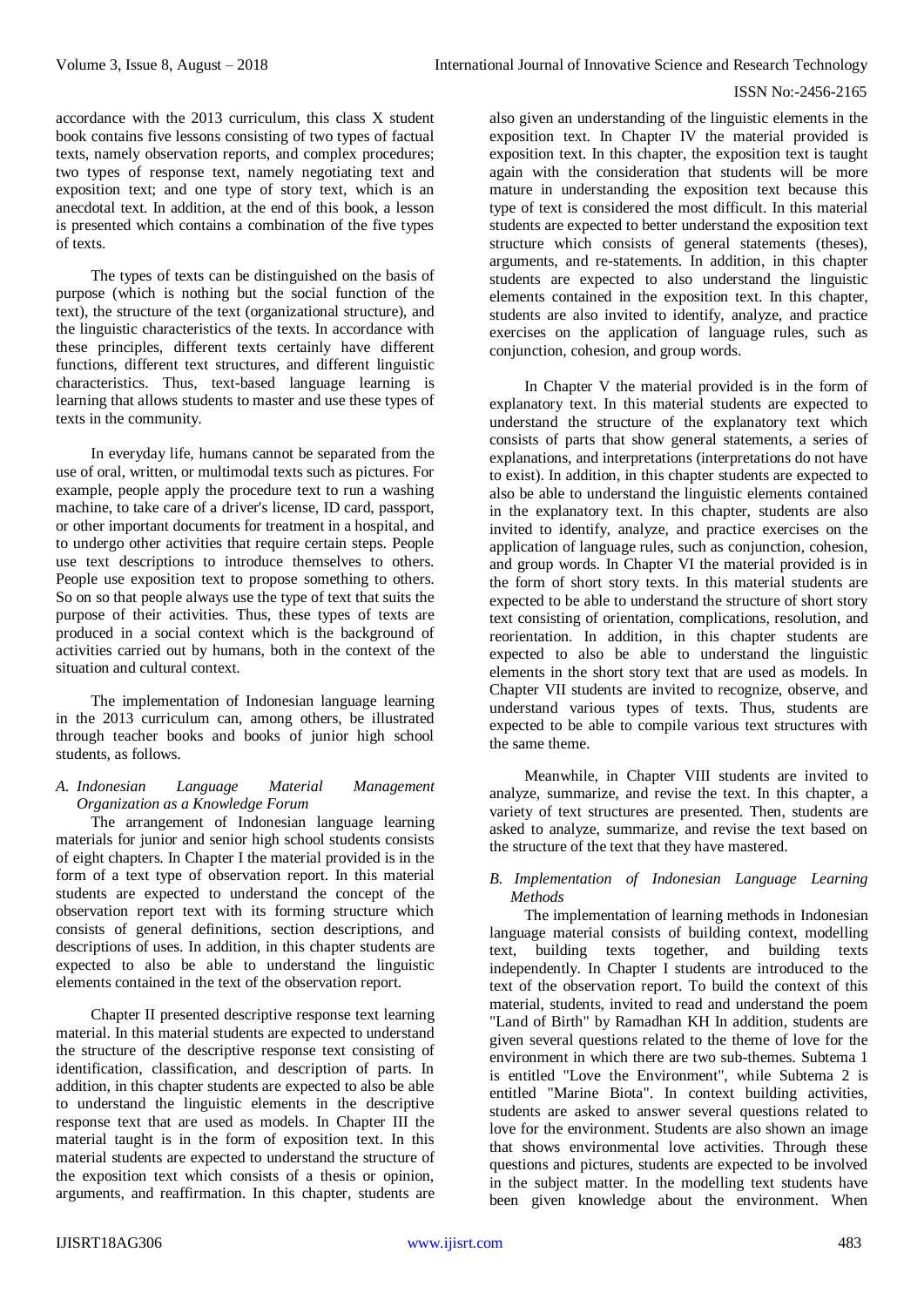composing text in groups, students are asked to describe the picture "Preserved Nature". Meanwhile, when composing text independently, students are given training in understanding the text "National Park". In both activities, students have also been trained with several things related to linguistic elements.

In Chapter II activities to build context are carried out by raising general questions about the theme of Indonesian culture. In this case, students' answers do not have to be the same. It depends on the students' knowledge so far about Indonesian culture. The text used for modelling is titled "Saman Dance". This modelling text is arranged according to the descriptive response text structure. In the activity of composing text in groups or in collaboration, students are asked to compile text according to the structure and linguistic elements that are in the modelling text. Meanwhile, in the preparation of the text independently, students are asked to compile a descriptive response text in accordance with students' interests and choices. In Chapter III the activity of constructing the context was carried out by listening and reading the speech of Bung Tomo on November 10, 1945. Then, the teacher asked several questions about the speech. In addition, questions are also related to the theme "Youth Education". In addition, a picture is also shown which aims to invite students to engage in the material. Then, students are given a modelling text arranged in accordance with the exposition text structure. In Subtema 1, the text used as a model is titled "Teenagers and Nation Character Building", while in Subtema 2 the text is used as a model entitled "Increasing Reading Interest and Eradication of Literacy." In this modelling text students have been given the knowledge of the linguistic elements needed to build wholeness and cohesion of a text. In the text building part together, students are asked to sort text sentences "Indonesian Students Win the World Science and Technology Olympiad", while in independent texts students are given exercises. In both activities, students have also been trained with several things related to linguistic aspects.

In Chapter IV activities to build a context in exposition text material are carried out by giving several questions related to the theme "Appropriate Technology", namely in Subtema 1 on "Appropriate Technology and Community Economic Empowerment", while Subtema 2 deals with "Food and Technology Independent Appropriate". The questions asked are general, so the answers of students are relative. After the construction of the context the teacher is done, students are given examples of exposition texts with the title "Appropriate Technology and Community Economic Empowerment" and "Independent Food from the Yard". In the modelling text, students have been given knowledge of linguistic aspects that build the integrity and cohesiveness of a text and other language aspects needed in an essay. In the activity of writing a text together, students are asked to compile an exposition text based on the text exemplified. Meanwhile, in the activity of composing texts independently, students are asked to compile exposition texts based on previous material learning. In the activity of composing text in groups (cooperation) and independently,

students are asked to apply the language elements discussed earlier.

In Chapter V, the activity to build the context of the explanatory text material was done by listening to and singing the song "Scenery" by AT Mahmud. Then, the teacher asks about the contents of the song. In addition, the teacher also gave several questions related to pictures about erosion and the theme "Natural Events". This context building activity is carried out by asking general questions about natural events that occur. Student answers are relative, depending on students' knowledge and experience. Then, students are given a modelling text with the title "Tsunami" in Subtema 1 and "Earthquake" in Subtema 2. In this modelling text students have been given knowledge of the text structure and linguistic elements needed to build the integrity and cohesiveness of a text. In the text building section together, students are asked to sort the text "Flood" on Subtema 1 and "Pelangi" in Subteme 2. In building this text in groups, students have been trained to apply the linguistic elements contained in the explanatory text. Meanwhile, in the section of building or composing texts independently, students are asked to compile explanatory texts relating to natural events. The text to be compiled must be in accordance with the structure of the explanatory text discussed earlier. In this section, students are asked to apply the use of language elements that have been learned. In Chapter VI activities to build context are carried out by raising general questions about the theme "Indonesian Short Stories". Answers are relative because they depend on students' knowledge of the theme. The text used for the modelling text is entitled "Mother Butterfly". This modelling text is arranged based on the structure of the short story text. In compiling text in groups, students are asked to understand the text form of short stories and linguistic elements in the modelling text. Meanwhile, in preparing the text independently, students are asked to compile a short story text according to their interests and choices. In preparing the text students are expected to be able to apply the linguistic elements that have been learned. In Chapter VII activities to build context are carried out by raising general questions about the theme of waste management and folklore. In Chapter VII students are expected to be able to compile various types of texts with the same theme. Students are expected to be able to convey one theme with different types of texts alternately. In addition, students are also expected to be able to use a mixture of various types of texts in conveying something.

# **V. DISCUSSION**

Indonesian subjects become the basic capital for learning and developing Indonesian children. Indonesian Language Course builds up and develop strust self student as communicators, imaginative thinkers and Indonesian citizens who literacy and information literacy. Indonesian Language Learning fosters and develops the knowledge and communication skills needed by students in studying and working in the world.Curriculum2013eyelessonLanguage Indonesiaon generalaims to enable students to listen, read, view, speak and write. Competence basic developed based on three things that interconnected and mutually supports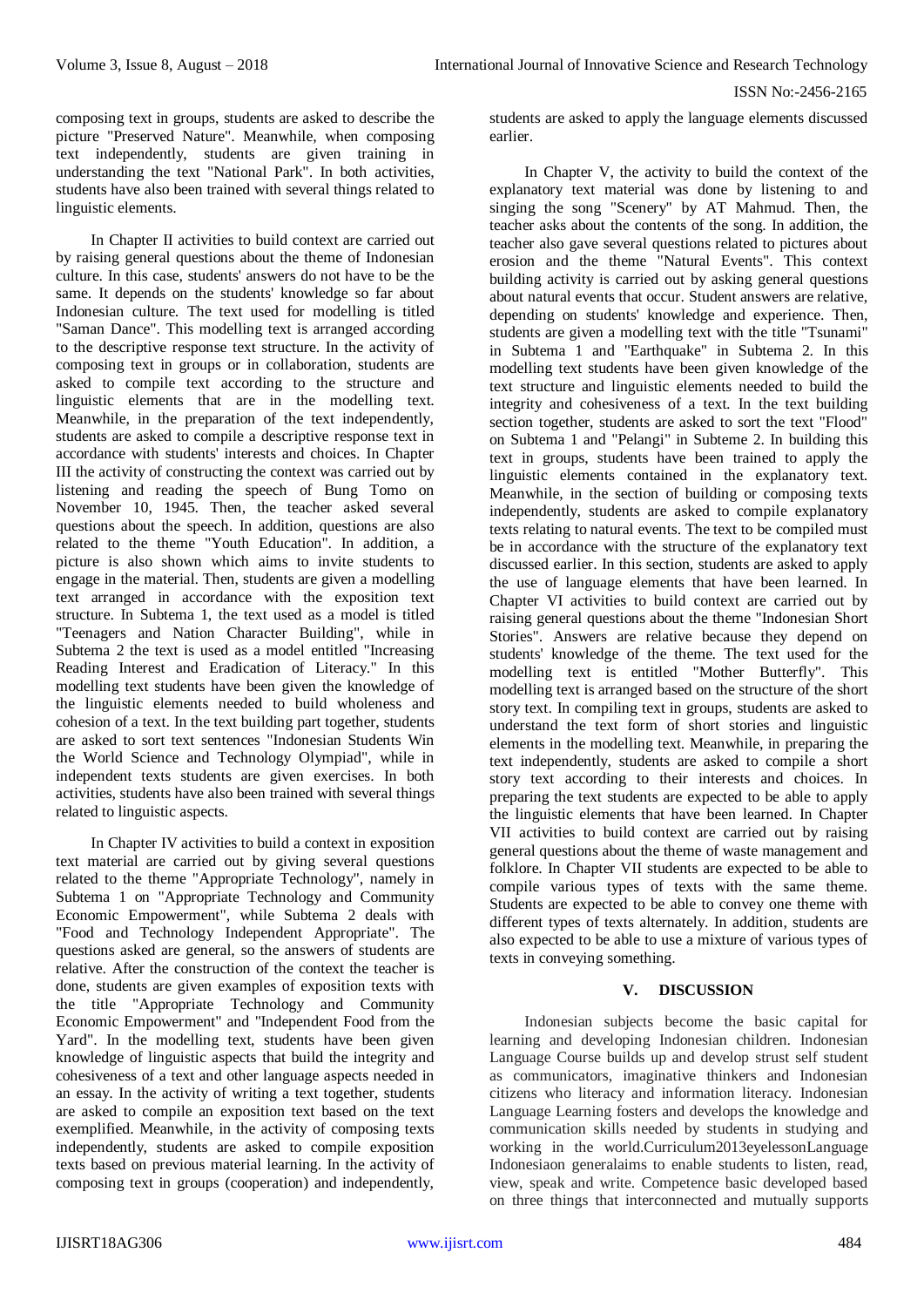students' knowledge, understand, and have the competence to listen, read, view, speak, and write. These three things are *language* (knowledge of Indonesian); *literature* (understanding, appreciating, responding, analyzing, and creating literary works; *literacy* (expanding language competence Indonesian various aim especially relating to reading and writing).

*Language,* Indonesian language knowledge is knowledge of Indonesian grammar and how to use it effectively. The student learns language Indonesians that allowing humans to interact effectively; build and foster relationships; express and exchange knowledge, skills, attitudes, feelings, and opinions. Students are able to communicate effectively through coherent text, sentences are arranged well, including system spelling, the sign read on the level word, sentence, and broader text. Understanding of language means language as a system and language as a vehicle for knowledge and communication that will make students as productive speakers of Indonesian.

*Literature,* Literary learning aims to involve students in assessing personality, cultural, social, and aesthetic values. The choice of literary works in learning that has the potential to enrich students' lives, expand their psychological experience, and develop imaginative competencies. Students learn to appreciate literary works and create literary works so as to enrich students' understanding of humanity and at the same time enrich language competence. The studentinterprets, appreciate, evaluate, and create literary texts such as short stories, novels, poetry, prose, drama, film, and multi- media text (oral, print, digital/online).Creation literature for learning the sartistic value and culture taken from the creation of literary areas, literature Indonesia, and world literature. Literary works that have the potential for violence, rudeness, pornography, conflict, and trigger SARA conflicts must be avoided. Excellent literary works can be modified for the sake of learning can be used without violating the copyright of literary works.

*Literacy* Aspect literacy aim develops ability students interpret and create texts that are precise, accurate, fluent, and trusting self to learning in school and for life in the community. Selection text includes media text, everyday text, and text world work. The range of text weights from grades 1 to 12 is gradually becoming more complex and increasingly difficult, from language daily personal experience to the more abstract, technical and special language, and language for academic purposes. Students are faced with language for various purposes, audiences, and contexts. Students are faced with a variety of knowledge and opinions presented and developed in the text and presentation multi capital (oral, mold, and digital context) which results in the competence to listen, view, read, speak, write and create can be developed systematically and have a future perspective. Aim learning that is skill can use the genre pedagogical approach. The approach to genre pedagogy is based on cycle learn how to teach "learn through guidance and interaction "which emphasizes the text modelling strategy and develops *joint*  *construction* before making the text independently. Guidance and interaction are important in classroom learning. The cycle developed by Rothery includes (1) modelling text (*modelling a text*), (2) *joint construction of a text*, and *independent construction of atext*. Firkins, Forey, and Sengupta develop cycle Rothery with level modification which includes: (1) developing contextual and meta cognitive awareness (*schema building*), for example exploring students' experiences; (2) the use of authentic text as a model; (3) introduction and statement back meta discourse; (4)linking text (intersexuality) by clearly discussing similarities found in a genre, for example the Mexican-grammatical type that is usually found in procedural texts.

The scope of Indonesian language subject matter is the elaboration of 3 aspects: language, literature, and literacy. The scope of the language aspect includes the introduction *of language variations* as part of a multi- lingual Indonesian society. In the initial class (grades 1-3), the use of recommended local languages is used by the teacher when explaining certain words and concepts. The next aspect of language is a *language for interaction*. Students learn that the language a person uses is different according to the social setting and social relations of the communication participants. Accent, style language, use idiom is for you social and personal identity. Language aspects also teach *text structure and organization*. Students learn about how text is structured for specific purposes; how language is used to create text that is cohesive and coherent; how the more specific the topic the more complex the patterns and characteristics of the text; how the writer guides the reader or viewer through text that uses words, sentences, paragraphs effective.

The scope of literature includes discussing the context of satra, responses to literary works, assessing literary works, and creating literary works. The introduction of the literary context can be in the form of literary events taken from extrinsic elements formed by historical, social and cultural contexts. Responding to literary works is the activity of identifying ideas, experiences, and opinions in literary works and discussing them. Assessing literary works is an activity to explain and analyze the contents of literary works and ways of telling. Creating literary works is an accumulation of understanding, response and assessment activities so that students get a complete picture of how literary works are made and try to make their own literary works.

The scope of literacy includes text in context, interacting with others, interpreting, analyzing, and evaluating the text. Students learn that texts from a particular culture or period show different ways of expressing (telling, informing, influencing). Interact with others is learning how to use language patterns to express ideas and develop concepts and maintain arguments. Students learn to produce discourse through designing, training and presenting (verbal or written) appropriately (word selection, presentation order, and multimodal elements). Interpretation, analyzing, evaluating is the way students learn to understand the information they read and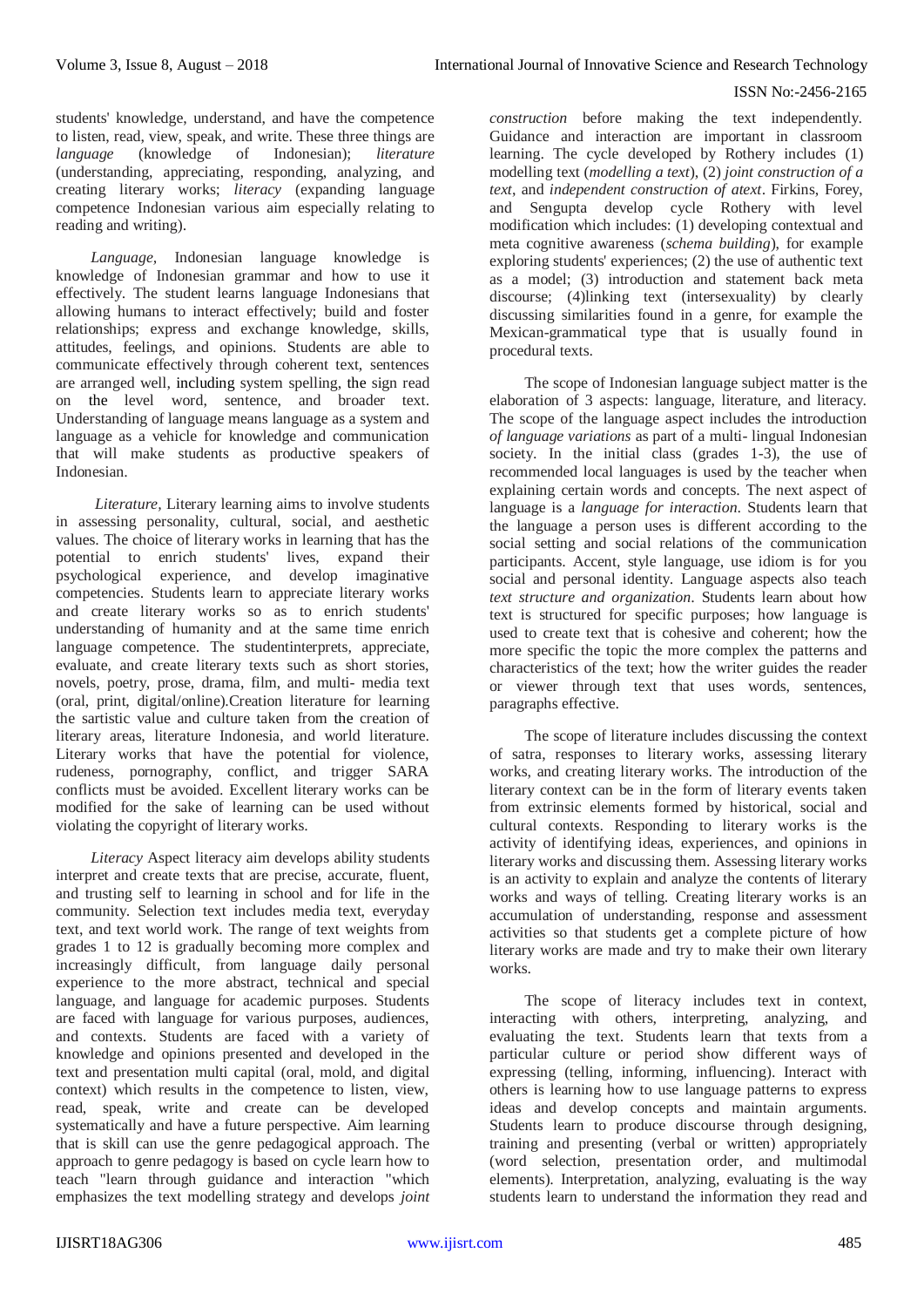pirsa through the application of contextual, semantic, and grammatical knowledge. Students study the way the convention is presented and impact on readers and viewers.

### **VI. CONCLUSION**

Implementation of Indonesian Language Learning in 2013 Curriculum at the school level The main process of teaching and learning genre pedagogy is known as the teaching and learning cycle which consists of four stages, namely: Building Knowledge of Field, Modelling of Text, Joint Construction of Text, and Independent Construction of Text. In Building Knowledge of Field, students are faced on discussion or activities that help students interpret the situational and cultural context of the genre being studied. Modelling of Text, focusing on text analysis, which attracts students' attention to identifying generic goals and structures (schematic) and the language features of the text. Joint Construction, teachers, and students build texts together. Teachers author or author, write student contributions in ironing board, to be more precise. The teacher trains the subskills needed by students. If students are confident enough, students move towards Independent Construction, able to produce their own writing.

Research results have positive implications for strengthening acceptance by teachers teaching Indonesian to Presence learning approach to the curriculum in 2013 (K-13). In addition, the results of this study can contribute to the realization of the creativity of teachers and students in learning. The next plan as an output of the results of this study are the manufacture of articles well presented at national and international seminars and will be sent to the educational journal FPBS University of Malang.

#### **REFERENCES**

- [1]. Abdulah, RidwanSani. 2013. Learning Innovation. Jakarta: BumiAksara.
- [2]. Ahmadi, Khoiru Iif.2011. Integrated School Learning Strategy. Jakarta: Library Achievement.
- [3]. Alma, Buchari.2009. Professional Teachers Mastering Methods and skilled teaching. Bandung: Alfabeta.
- [4]. Alwasilah., A. Chaedar. 2006. Literature-based Teaching. Mind the People.
- [5]. Arikunto, Suharsimi. 1999. Research Procedure: A Practice approach. Jakarta: RinekaCipta.
- [6]. Asrori, Mohammad.2008. Learning Psychology. Bandung: CV. Excellent discourse.
- [7]. Atmazaki. 2013. Revealing the Future: Indonesian Language Learning Innovation in the Context of Smart Character Development. Paper. Padang: UNP.
- [8]. Basrowi& Suwandi.2008. Classroom Action Research Procedure. Bogor: Ghalia Indonesia.
- [9]. Chaer, Abdul.2007. Language Study: Internal Structural, Usage, and Learning. Jakarta: PT. RinekaCipta.
- [10]. Danim, Sudarwan.2010. Teacher Professionalization and Professional Ethics. Bandung: Alafabeta.
- [11]. Daryanto.2014. Scientific Learning Approach 2013 Curriculum. Yogyakarta: Gava Media.
- [12]. ElinaSyarif, Zulkarnain, Sumarno. 2009. Writing Learning. Jakarta: Ministry of National Education
- [13]. Gulo, W. 2007. Research Methodology. Jakarta: PT Grasindo.
- [14]. Hopkins, David.2011. Classroom Action Research Teacher's Guide. Yogyakarta: Student Library
- [15]. [http://jurnal-online.um.ac.id/data/artikel](https://translate.google.com/translate?hl=id&prev=_t&sl=id&tl=en&u=http://jurnal-online.um.ac.id/data/artikel) .
- [16]. Iskandar and Dadang Sunendar.2009. Language Learning Strategy. Bandung: PT RemajaRosdakarya
- [17]. Jauhari, Heri. 2010. Guidelines for Research on Scientific Works. Bandung: CV Pustakasetia.
- [18]. Joyce, Bruce et al. Models of Teaching: Teaching Models. Yogyakarta: Student Library.
- [19]. Karli, Hilda and Margaretha S.2004. Implementation of Competency-Based Curriculum. Bandung: CV Build Information media.
- [20]. Keraf, Gorys. 1980. Composition: An Introduction to Language Skills. Beautiful Deer.
- [21]. Komaidi, Didik. 2009. I can write. Bandung: Alfabeta
- [22]. Mahsun. 2013. Learning Text in the 2013 Curriculum. [Http://kemdikbud.go.id/kemdikbud/artikel-kurikulum](https://translate.google.com/translate?hl=id&prev=_t&sl=id&tl=en&u=http://kemdikbud.go.id/kemdikbud/artikel-kurikulum-mahsun)[mahsun](https://translate.google.com/translate?hl=id&prev=_t&sl=id&tl=en&u=http://kemdikbud.go.id/kemdikbud/artikel-kurikulum-mahsun) . Retrieved 20 September 2015.
- [23]. Mahsun. 2014. Indonesian Language Learning Text Curriculum 2013. Jakarta: Raja GrafindoPersada.
- [24]. Ministry of Education and Culture Education Director General. 2014. Indonesian Language and Literature Learning Through a Scientific Approach. Jakarta: Director General of Education.
- [25]. Ministry of Education and Culture. Big Dictionary of Indonesian Language, Jakarta: BalaiPustaka, 2008.
- [26]. Moleong, Lexy. J. 2009. Qualitative Research Methodology. Bandung: PT Rosdakarya.
- [27]. Muslich, Masnur.2012. Implementing a CAR is easy. Jakarta: BumiAksara.
- [28]. Oemar, Hamalik.2011. Teaching Planning Based on a System Approach. Jakarta: Earth Literacy.
- [29]. Patria, Bekti. 2013. Indonesian Language Subject in 2013 Curriculum. [https://bektipatria.wordpress.com/2013/10/27/mata](https://translate.google.com/translate?hl=id&prev=_t&sl=id&tl=en&u=https://bektipatria.wordpress.com/2013/10/27/mata-pelajaran-bahasa-indonesia-dalam-kurikulum-2013/)[pelajaran-bahasa-indonesia-dalam-kurikulum-2013/](https://translate.google.com/translate?hl=id&prev=_t&sl=id&tl=en&u=https://bektipatria.wordpress.com/2013/10/27/mata-pelajaran-bahasa-indonesia-dalam-kurikulum-2013/) . Retrieved 27 September 2015.
- [30]. Roestiyah NK. 2012. Teaching and Learning Strategies. Jakarta: PT. RinekaCipta.
- [31]. Romli (2003) tongkburik.blogspot.com accessed on 8 October 2014 .
- [32]. Sagala, Syaiful. 2013. Concepts and Meanings of Learning. Bandung: Alfabeta.
- [33]. Saryono (1997) Remaldy.blog.spot.com accessed 8 October 2014.
- [34]. Saud, Udin Syafudin.2009. Teacher Professional Development. Bandung: Alfabeta.
- [35]. Slamet, St. Y ... 2007. Basics of Indonesian Language and Literature Learning in Primary Schools. Surakarta: LPP UNS and UPT.
- [36]. Sugiyono. 2009. Qualitative Quantitative Research Methods and R & D. Bandung: Alfabeta.
- [37]. Sugiyono. 2012. Quantitative Research Methods Qualitative and R &D . Bandung: Alfabeta.
- [38]. Sumiati and Asra. 2007. Learning methods. Bandung: CV. Wacana Prima.